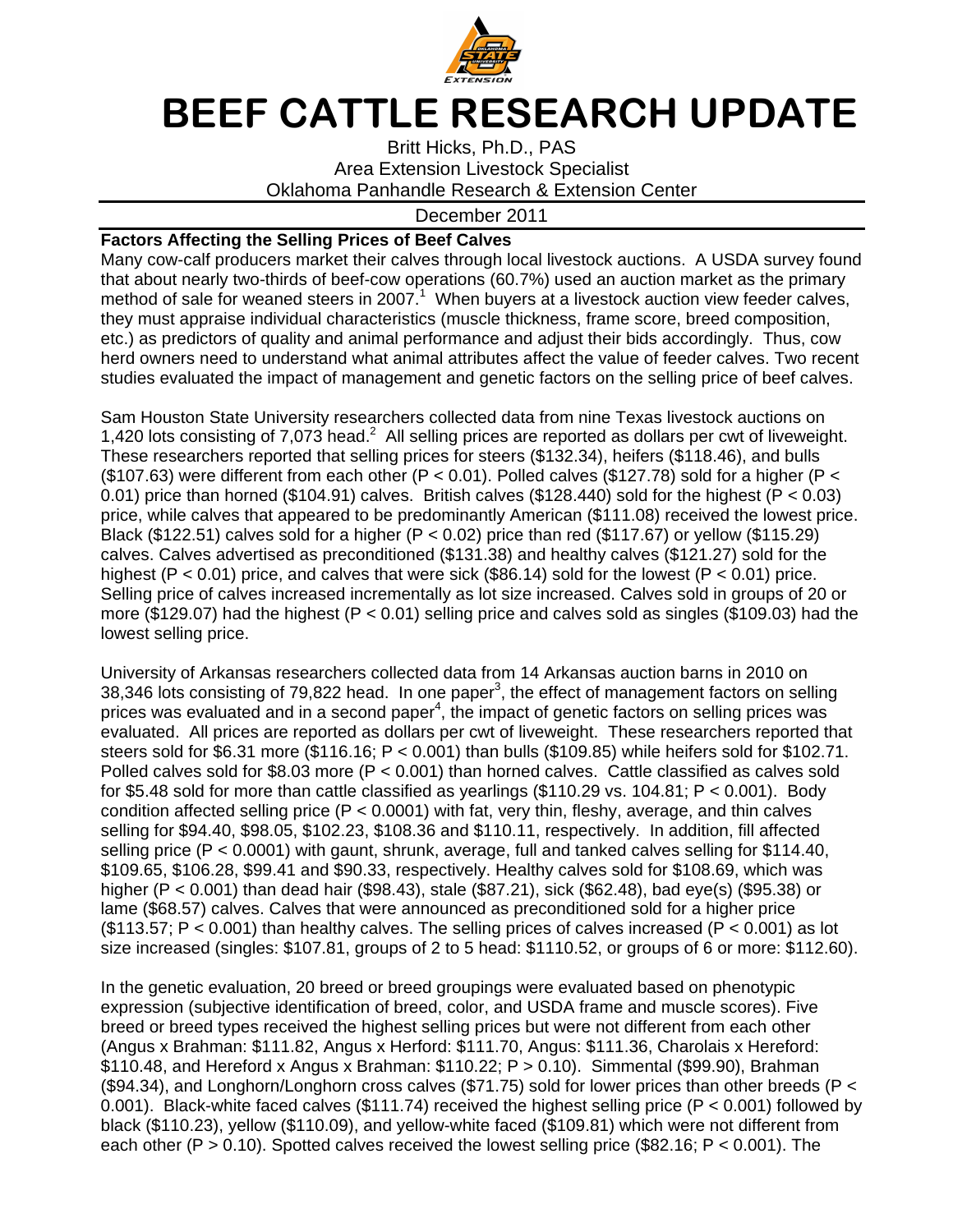selling prices for large- (\$108.81) and medium- (\$108.67) framed calves were similar (P > 0.10) but were higher (P  $<$  0.001) than small-framed calves (\$86.71). Price also differed (P  $<$  0.001) for muscle scores 1, 2, 3 and 4 (\$110.82, \$101.88, \$78.41 and \$53.64, respectively).

These studies clearly illustrate that many factors affect the selling price of calves at livestock auctions. Beef cattle producers can influence the value of their calves by changing their management strategies (calf body condition, castration, horns, fill, health, group selling, etc.) and through genetic selection or modification of their breeding objectives.

## **Effects of USDA Feeder Cattle Frame Grade on Cattle Performance and Profitability**

As illustrated in the previously cited studies, stocker cattle producers (buyers) typically favor taller, more heavily muscled cattle over small framed cattle because it is assumed that larger framed cattle will perform better. In the previously cited Arkansas study, medium or large-framed calves sold for approximately \$22/cwt more than small-famed calves. A joint project between the Noble Foundation (Ardmore, OK) and Colorado State University measured the effect of USDA feeder cattle frame and muscle grades on performance and profitability of a stocker grazing enterprise.<sup>5</sup> In this study, 395 steer calves (397 lb) were purchased from six sale barns in southeast Oklahoma and northeast Texas in the fall of three consecutive years (2000, 2001, and 2002). Individual purchase weight and price were recorded, and steers were assigned USDA feeder cattle grades of Large (LG), Medium (MED), or Small (SM) frame size and Number 1 or Number 2 muscle thickness by the same official USDA market graders. Following a receiving period (average of 63 days), the steers were grazed on rye pasture an average of 118 days and were then valued by commercial order buyers in frame and muscle grade groups. After the grazing phase in each year, steers were transported 854 miles to the Colorado State University research feedlot near Ft. Collins, CO. At the feedlot, the steers were assigned to 15 pens based on frame-muscle grade combinations and finished on a steamflaked corn based diet. Steers were weighed and ultrasound measured at 28 day intervals. When a pen of steers was predicted by ultrasound to have reached 0.4 inches backfat, that pen was slaughtered at a commercial slaughter facility in Greeley, CO.

Muscle grade did not affect animal performance or profitability during the grazing period or feedlot period. The effects of frame grade on performance and profitability are shown in Table 1. SM steers were purchased at a significant discount (~\$13/cwt) compared to larger framed animals. On average, the market valued SM steers approximately \$50 per head less than larger framed animals. During the grazing period, daily gains increased linearly as frame size increased (2.36, 2.56, and 2.65 lb/day, respectively, for SM, MED, and LG). However, due to the lower purchase price, SM steers returned approximately \$27 and \$35 per steer more than MED and LG steers, respectively.

As expected, feedlot initial weight increased as frame grade increased. The number of days required to reach the target backfat thickness increased as frame grade increased (97, 117, and 129 days, respectively, for SM, MED, and LG). Final feedlot weight also increased dramatically as frame size increased. However, daily gains during the finishing period did not differ between groups. Asfed feed intake tended to be lower in SM steers than in MED and LG cattle. As a result, gain to feed ratio decreased as frame size increased. At the end of the finishing phase, final live value of the steers increased as frame size increased due to greater final weights. Finishing phase net returns were similar across groups. Cumulative net returns (grazing + finishing) for SM steers were approximately \$27 and \$46 per steer more than for MED and LG steers, respectively.

As expected, hot carcass weight increased as frame size increased (696, 775, and 807 lb, respectively, for SM, MED, and LG). Dressing percent also increased with frame size. Marbling score decreased linearly with increasing frame size. Due to greater carcass weights, the carcass value per steer increased as frame size increased. However, net returns on a grid basis decreased as frame size increased.